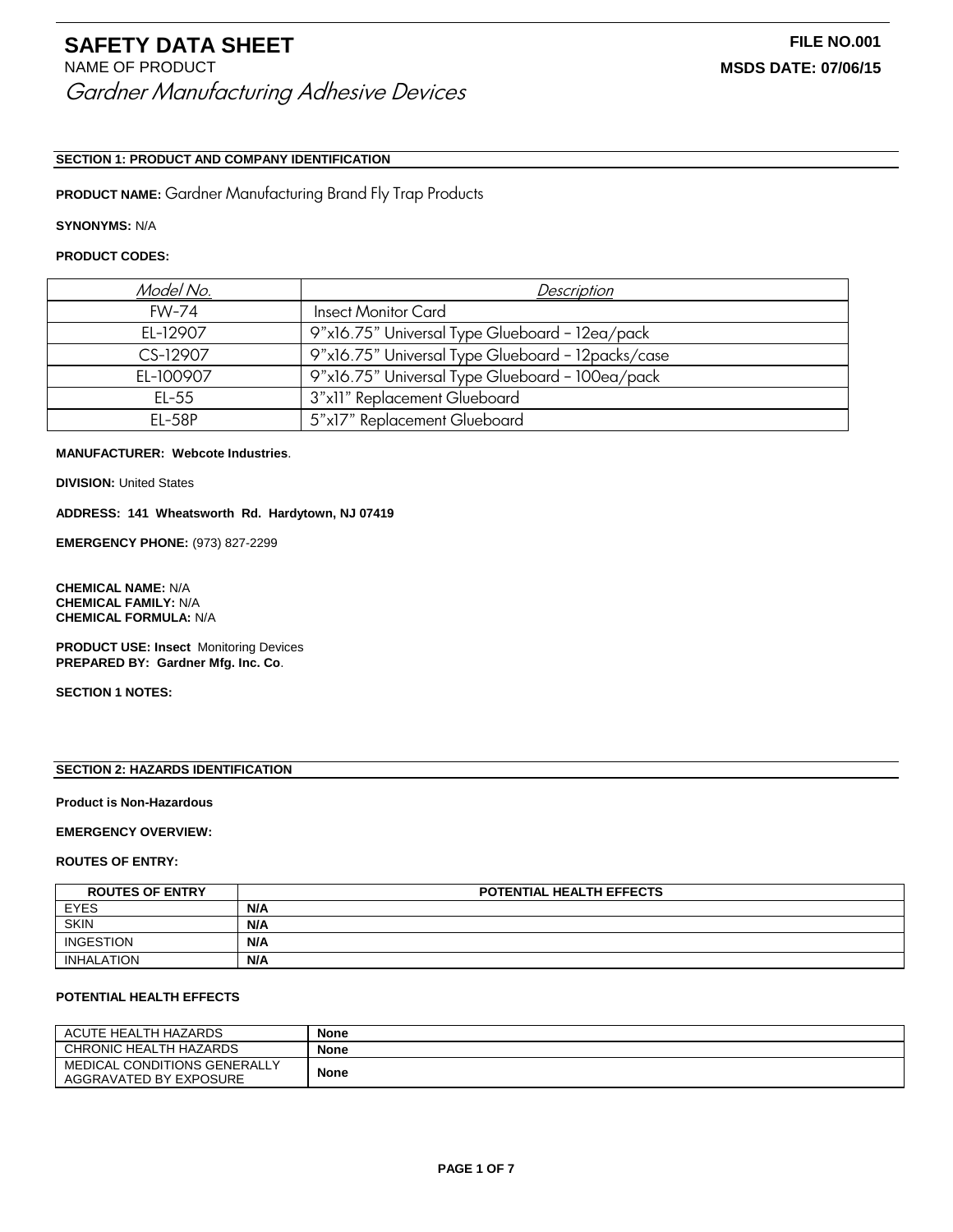#### **CARCINOGENICITY:**

| <b>AGENCY</b> | <b>None</b> |
|---------------|-------------|
| <b>OSHA</b>   | <b>None</b> |
| <b>ACGIH</b>  | <b>None</b> |
| <b>NTP</b>    | <b>None</b> |
| <b>IARC</b>   | <b>None</b> |
| <b>OTHER</b>  | <b>None</b> |

#### **SECTION 2 NOTES:**

### **SECTION 3: COMPOSITION/INFORMATION ON INGREDIENTS**

|                   | ppm                     | mg/m <sup>3</sup>       |
|-------------------|-------------------------|-------------------------|
| OSHA PEL-TWA      | <b>None Established</b> | None Established        |
| OSHA PEL STEL     | <b>None Established</b> | <b>None Established</b> |
| OSHA PEL CEILING  | <b>None Established</b> | <b>None Established</b> |
| ACGIH TLV-TWA     | <b>None Established</b> | None Established        |
| ACGIH TLV STEL    | <b>None Established</b> | <b>None Established</b> |
| ACGIH TLV CEILING | <b>None Established</b> | <b>None Established</b> |

#### **SECTION 3 NOTES:**

# **SECTION 4: FIRST AID MEASURES**

| <b>EYES</b> | Flush with cool water for at least 15 minutes, contact a physician                                              |
|-------------|-----------------------------------------------------------------------------------------------------------------|
| <b>SKIN</b> | Remove glue with mineral spirits or vegetable oil. Wash skin with soap and water.                               |
| INGESTION   | Call a physician or emergency phone number immediately. Do not give anything by mouth or induce vomiting unless |
|             | instructed by physician                                                                                         |
| INHALATION  | N/A                                                                                                             |

# **NOTES TO PHYSICIANS OR FIRST AID PROVIDERS:**

**NONE**

**SECTION 4 NOTES:**

# **SECTION 5: FIRE-FIGHTING MEASURES**

| <b>FLAMMABLE LIMITS IN AIR (% BY VOLUME)</b> |                     |
|----------------------------------------------|---------------------|
| UPPER                                        | N/A                 |
| LOWER                                        | N/A                 |
|                                              |                     |
|                                              | <b>EL ACU DOINT</b> |

<sup>0</sup>F **421**

**FLASH POINT**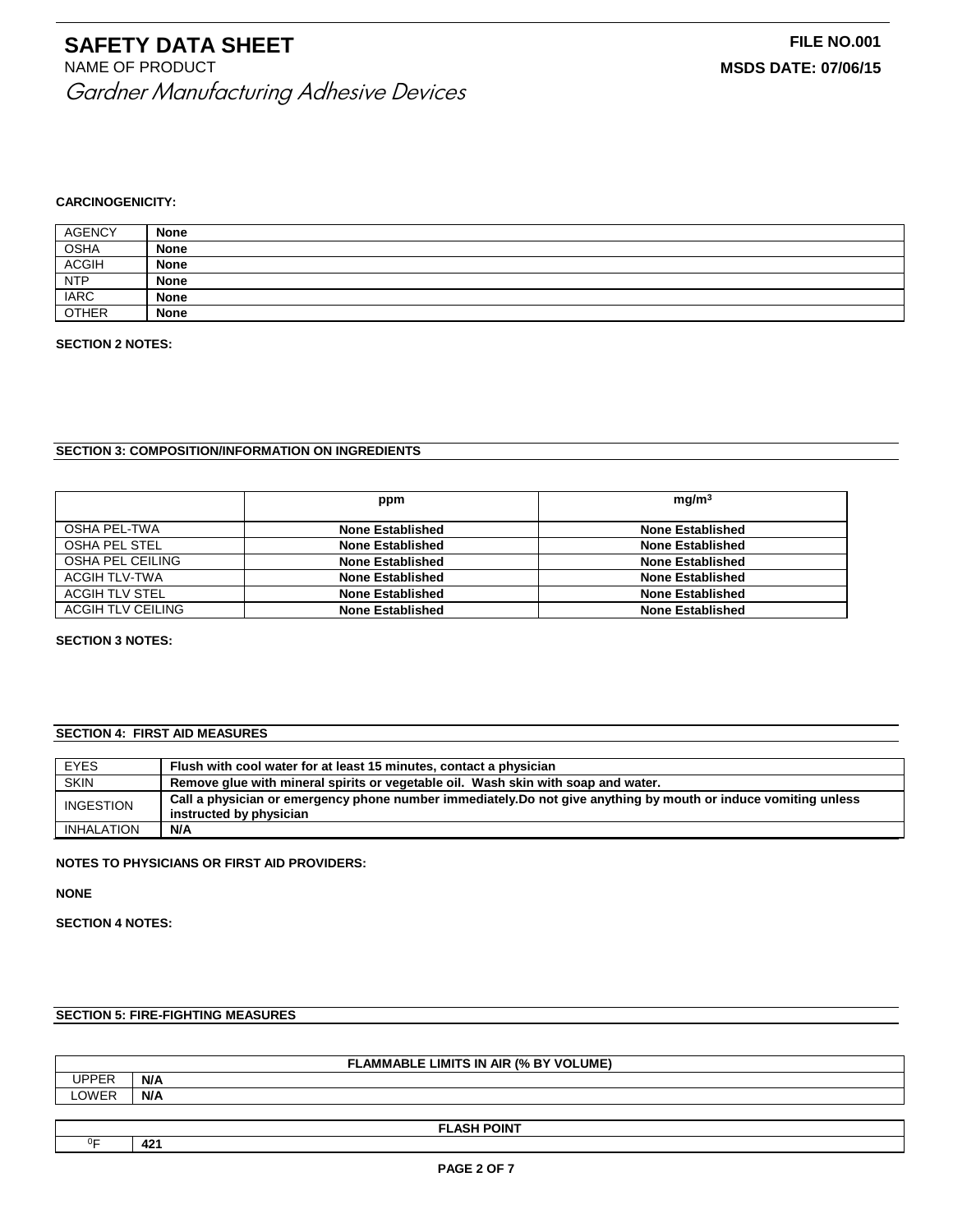<sup>0</sup>C **216**

**FLASH POINT**

# **METHOD USED:**

| <b>AUTOIGNITION TEMPERATURE</b> |     |  |
|---------------------------------|-----|--|
| ∩⊏                              | N/A |  |
|                                 | N/A |  |

| <b>NFPA HAZARD CLASSIFICATION</b> |             |
|-----------------------------------|-------------|
| <b>HEALTH</b>                     | 0 (Minimal) |
| FLAMMABILITY                      | 0 (Minimal) |
| <b>REACTIVITY</b>                 | 0 (Minimal) |
| <b>OTHER</b>                      | 0 (Minimal) |

| <b>HMIS HAZARD CLASSIFICATION</b> |                    |  |
|-----------------------------------|--------------------|--|
| <b>HEALTH</b>                     | <b>) (Minimal)</b> |  |
| <b>FLAMMABILITY</b>               | ) (Minimal)        |  |
| <b>REACTIVITY</b>                 | 0 (Minimal)        |  |
| <b>OTHER</b>                      | 0 (Minimal)        |  |

| <b>COMMENTS</b>                         |                          |
|-----------------------------------------|--------------------------|
| EXTINGUISHING MEDIA                     | Water. Foam or Inert Gas |
| SPECIAL FIRE FIGHTING PROCEDURES        | <b>None</b>              |
| UNUSUAL FIRE AND EXPLOSION HAZARDS      | <b>None</b>              |
| <b>HAZARDOUS DECOMPOSITION PRODUCTS</b> | <b>None</b>              |

# **SECTION 5 NOTES:**

### **SECTION 6: ACCIDENTAL RELEASE MEASURES**

#### **ACCIDENTAL RELEASE MEASURES:**

Steps to be taken in the event the material is released or spilled: General clean up. Remove glue by applying mineral spirits to the spilled area, followed by washing the area with warm water and detergent.

# **SECTION 6 NOTES:**

# **SECTION 7: HANDLING AND STORAGE**

#### **HANDLING AND STORAGE:**

**Store at room temperature. The average shelf life is "Stable".**

#### **OTHER PRECAUTIONS:**

Store in original container in a cool, dust free environment.

# **SECTION 7 NOTES:**

# **SECTION 8: EXPOSURE CONTROLS/PERSONAL PROTECTION**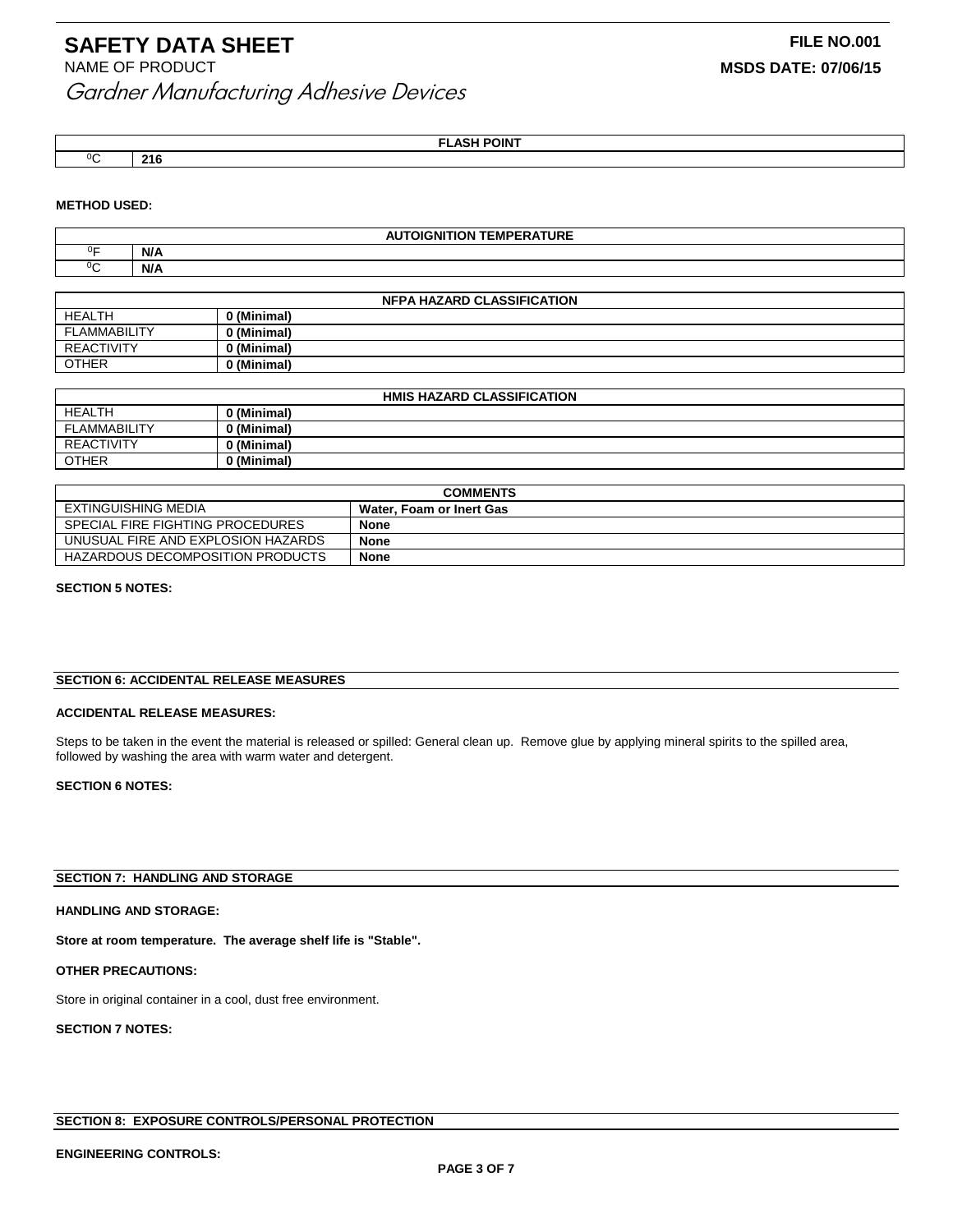| <b>PARAMETER</b>                          | <b>COMMENTS</b>                      |
|-------------------------------------------|--------------------------------------|
| VENTILATION                               | <b>Not Required</b>                  |
| <b>RESPIRATORY PROTECTION</b>             | <b>Not Required</b>                  |
| EYE PROTECTION                            | <b>Not Required</b>                  |
| <b>SKIN PROTECTION</b>                    | Gloves recommended. Otherwise, none. |
| OTHER PROTECTIVE CLOTHING<br>OR EQUIPMENT | <b>Not Required</b>                  |
| <b>WORK HYGIENIC PRACTICES</b>            | <b>Not required</b>                  |
| <b>EXPOSURE GUIDELINES</b>                | <b>Not Required</b>                  |

#### **SECTION 8 NOTES:**

### **SECTION 9: PHYSICAL AND CHEMICAL PROPERTIES**

#### **APPEARANCE:**

| <b>PARAMETER</b>                                         | <b>COMMENTS</b>                               |
|----------------------------------------------------------|-----------------------------------------------|
| <b>ODOR</b>                                              | Scent Free or Non-Allergenic Synthetic Scents |
| PHYSICAL STATE Rubbery Solid                             | <b>Solid</b>                                  |
| pH AS SUPPLIED N/A                                       | <b>Neutral</b>                                |
| pH (Other)                                               | N/A                                           |
| BOILING POINT ( <sup>0</sup> F) No data                  | N/A                                           |
| BOILING POINT ( <sup>0</sup> C)                          | N/A                                           |
| MELTING POINT ( <sup>0</sup> F) 155                      | 171.39                                        |
| MELTING POINT ( <sup>0</sup> C)                          | 77.44                                         |
| $^0$ F<br>VAPOR PRESSURE (mm Hq) @                       | N/A                                           |
| VAPOR PRESSURE (mm Hq) @ <sup>0</sup> C                  | N/A                                           |
| VAPOR DENSITY (AIR = 1) $@$ <sup>o</sup> F               | N/A                                           |
| VAPOR DENSITY (AIR = $1) @ 0C$                           | N/A                                           |
| 0F<br>SPECIFIC GRAVITY (H2O = 1) $@$                     | N/A                                           |
| SPECIFIC GRAVITY (H2O = 1) @ <sup>0</sup> C              | N/A                                           |
| EVAPORATION RATE BASIS $(=1)$                            |                                               |
| SOLUBILITY IN WATER                                      | N/A                                           |
| PERCENT SOLIDS BY WEIGHT                                 | 100%                                          |
| PERCENT VOLATILE BY WEIGHT                               | N/A                                           |
| 0F<br>PERCENT VOLATILE BY VOLUME @                       | N/A                                           |
| PERCENT VOLATILE BY VOLUME @ <sup>0</sup> C              | N/A                                           |
| VOLATILE ORGANIC COMPOUNDS (VOC) WITH WATER : LBS/GAL    | N/A                                           |
| VOLATILE ORGANIC COMPOUNDS (VOC) WITHOUT WATER : LBS/GAL | N/A                                           |
| <b>MOLECULAR WEIGHT</b>                                  |                                               |
| VISCOSITY @ 221 <sup>O</sup> F                           | 9629 cP                                       |
| VISCOSITY @ 105 °C                                       | 9629 cP                                       |

# **SECTION 9 NOTES:**

# **SECTION 10: STABILITY AND REACTIVITY**

| $1 - 1 - 1$<br>~'<br>HUN<br>טומט | A<br>אר<br>.                               |
|----------------------------------|--------------------------------------------|
| <b>CTADIC</b><br>ADLE<br>، ب     | $\blacksquare$<br>$\overline{\phantom{a}}$ |
| - - - - -<br>, UN⊂ັ              |                                            |

### **STABILITY:**

**CLASSIFICATION COMMENTS**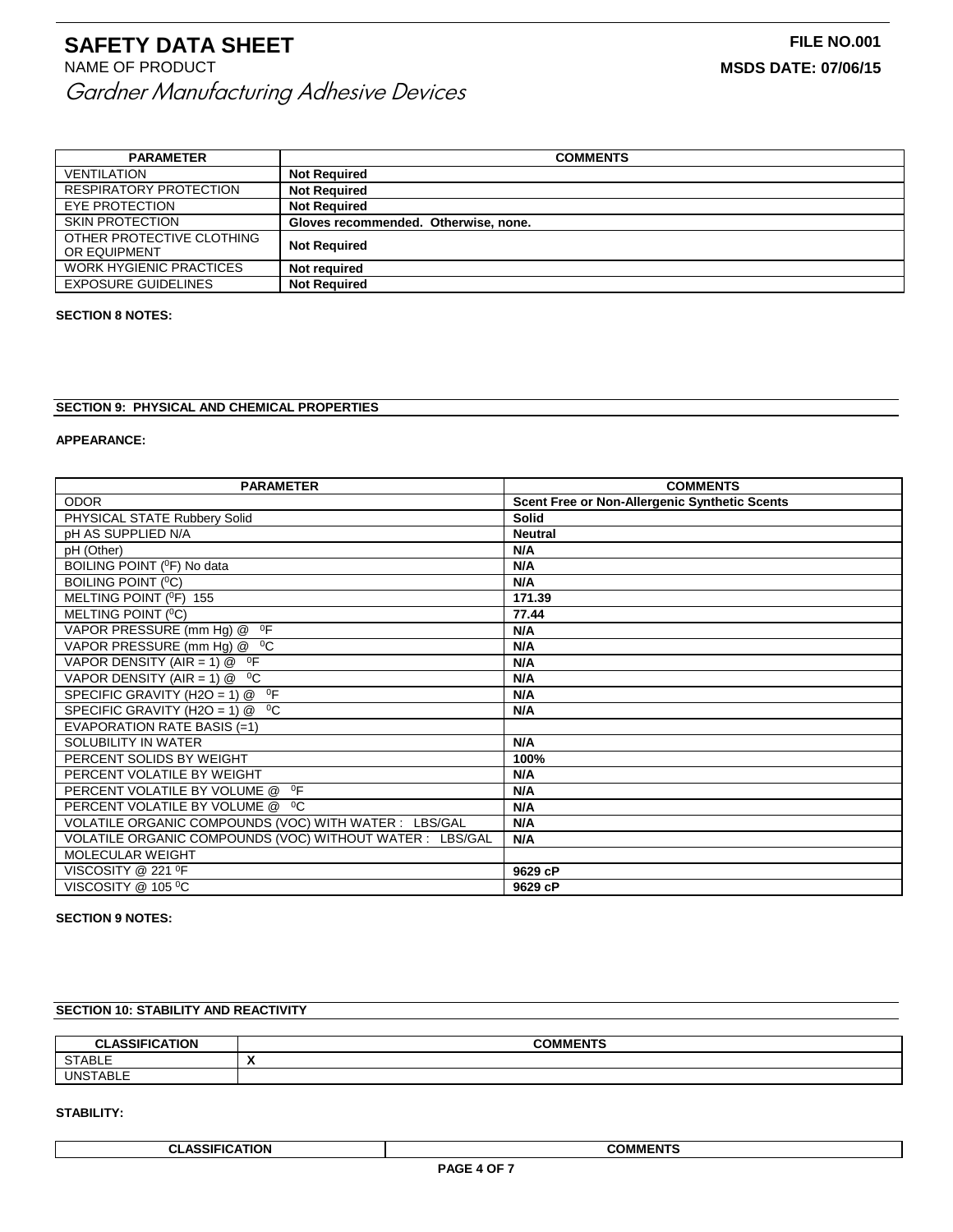| <b>CLASSIFICATION</b>                  | <b>COMMENTS</b>       |
|----------------------------------------|-----------------------|
| CONDITIONS TO AVOID (STABILITY)        | <b>None</b>           |
| INCOMPATIBILITY (MATERIAL TO AVOID)    | <b>None</b>           |
| HAZARDOUS DECOMPOSITION OR BY-PRODUCTS | <b>None</b>           |
| <b>HAZARDOUS POLYMERIZATION</b>        | <b>None</b>           |
| CONDITIONS TO AVOID (POLYMERIZATION)   | <b>Will Not Occur</b> |

### **SECTION 10 NOTES:**

# SECTION 11: TOXICOLOGICAL INFORMATION

TOXICOLOGICAL INFORMATION: None

SECTION 11 NOTES:

# SECTION 12: ECOLOGICAL INFORMATION

ECOLOGICAL INFORMATION: None

SECTION 12 NOTES:

# SECTION 13: DISPOSAL CONSIDERATIONS

# WASTE DISPOSAL METHOD:

Wastes resulting from use may be disosed of on-site or at an approved waste disposal facility. Dispose of wastes in accordance with all applicable Federal, State and Local regulations

RCRA HAZARD CLASS:

#### **SECTION 13 NOTES:**

#### SECTION 14: TRANSPORT INFORMATION

#### **U.S. DEPARTMENT OF TRANSPORTATION**

| <b>PARAMETER</b>            | <b>COMMENTS</b>      |
|-----------------------------|----------------------|
| <b>PROPER SHIPPING NAME</b> | <b>Not Reauired</b>  |
| HAZARD CLASS                | Non-Hazardous        |
| ID NUMBER                   | <b>Not Reauired</b>  |
| <b>PACKING GROUP</b>        | <b>Not Required</b>  |
| <b>LABEL STATEMENT</b>      | <b>None Required</b> |

#### **WATER TRANSPORTATION**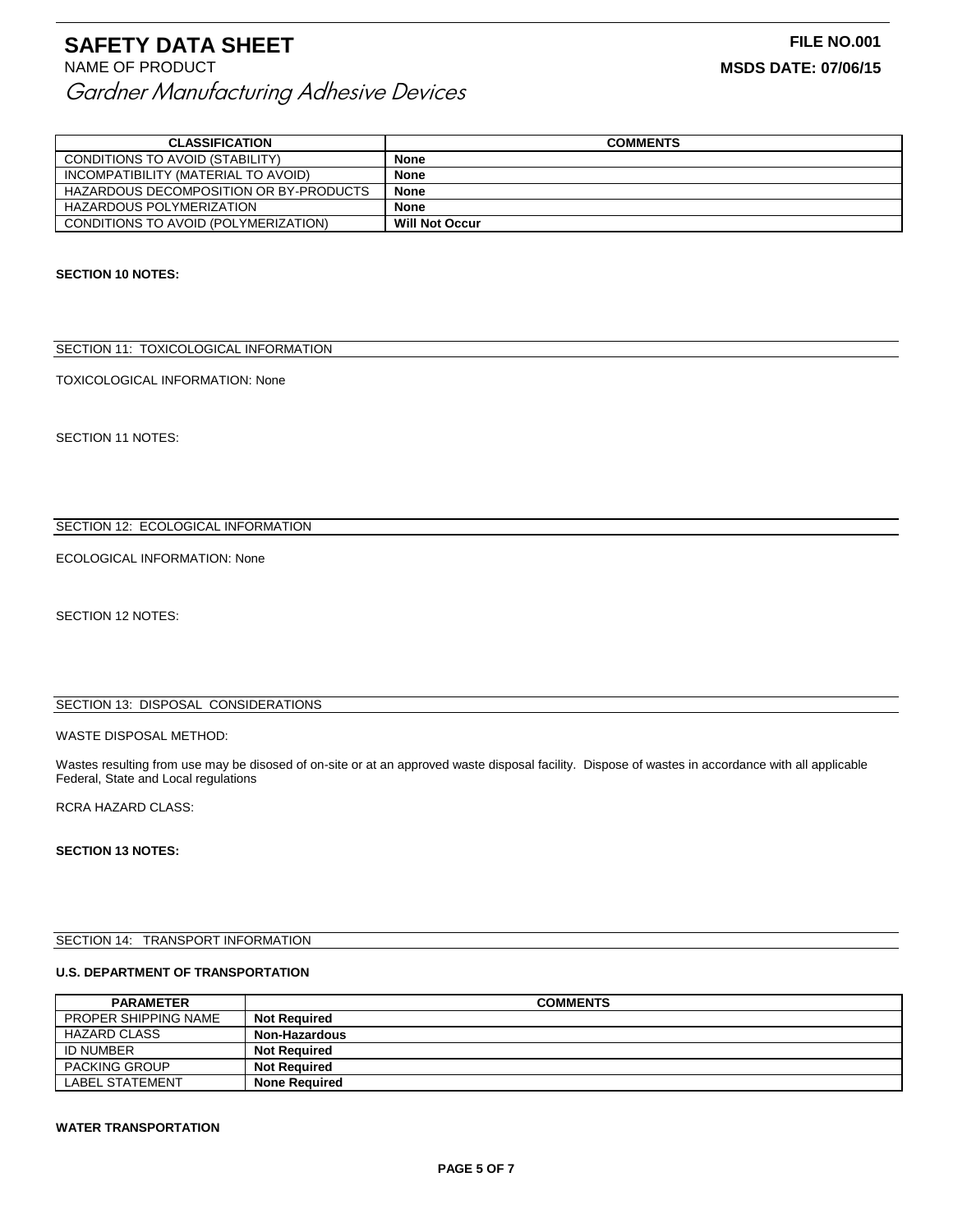| <b>PARAMETER</b>            | <b>COMMENTS</b>      |
|-----------------------------|----------------------|
| <b>PROPER SHIPPING NAME</b> | <b>Not Required</b>  |
| <b>HAZARD CLASS</b>         | Non-Hazardous        |
| <b>ID NUMBER</b>            | <b>Not Required</b>  |
| <b>PACKING GROUP</b>        | <b>Not Required</b>  |
| LABEL STATEMENTS            | <b>None Required</b> |

# **AIR TRANSPORTATION**

| <b>PARAMETER</b>     | <b>COMMENTS</b>      |
|----------------------|----------------------|
| PROPER SHIPPING NAME | <b>Not Required</b>  |
| <b>HAZARD CLASS</b>  | Non-Hazardous        |
| ID NUMBER            | <b>Not Required</b>  |
| <b>PACKING GROUP</b> | <b>Not Required</b>  |
| LABEL STATEMENTS     | <b>None Required</b> |

#### OTHER AGENCIES:

#### **SECTION 14 NOTES:**

Freight Classification: LTL Class 60. Every single package of Gardner Manufacturing™ Product is marked EPA - Establishment number 48377-N.Y. -1. This is mandated by the United States Of America Environmental Protections Agency regulations. Furthermore, detailed annual Production and Sales Reports must be filed each and every year with the E.P.A., by the AP&G Co., Inc.

# SECTION 15: REGULATORY INFORMATION

### U.S. FEDERAL REGULATIONS

| <b>REGULATION</b>                    | <b>COMMENTS</b> |
|--------------------------------------|-----------------|
| TSCA (TOXIC SUBSTANCE CONTROL ACT):  | <b>None</b>     |
| CERCLA (COMPREHENSIVE RESPONSE       | <b>None</b>     |
| COMPENSATION, AND LIABILITY ACT)     |                 |
| SARA TITLE III (SUPERFUND AMENDMENTS | <b>None</b>     |
| AND REAUTHORIZATION ACT)             |                 |
| 311/312 HAZARD CATEGORIES            | <b>None</b>     |
| 313 REPORTABLE INGREDIENTS           | <b>None</b>     |

STATE REGULATIONS:

INTERNATIONAL REGULATIONS:

**SECTION 15 NOTES:**

#### **SECTION 16: OTHER INFORMATION**

**OTHER INFORMATION:**